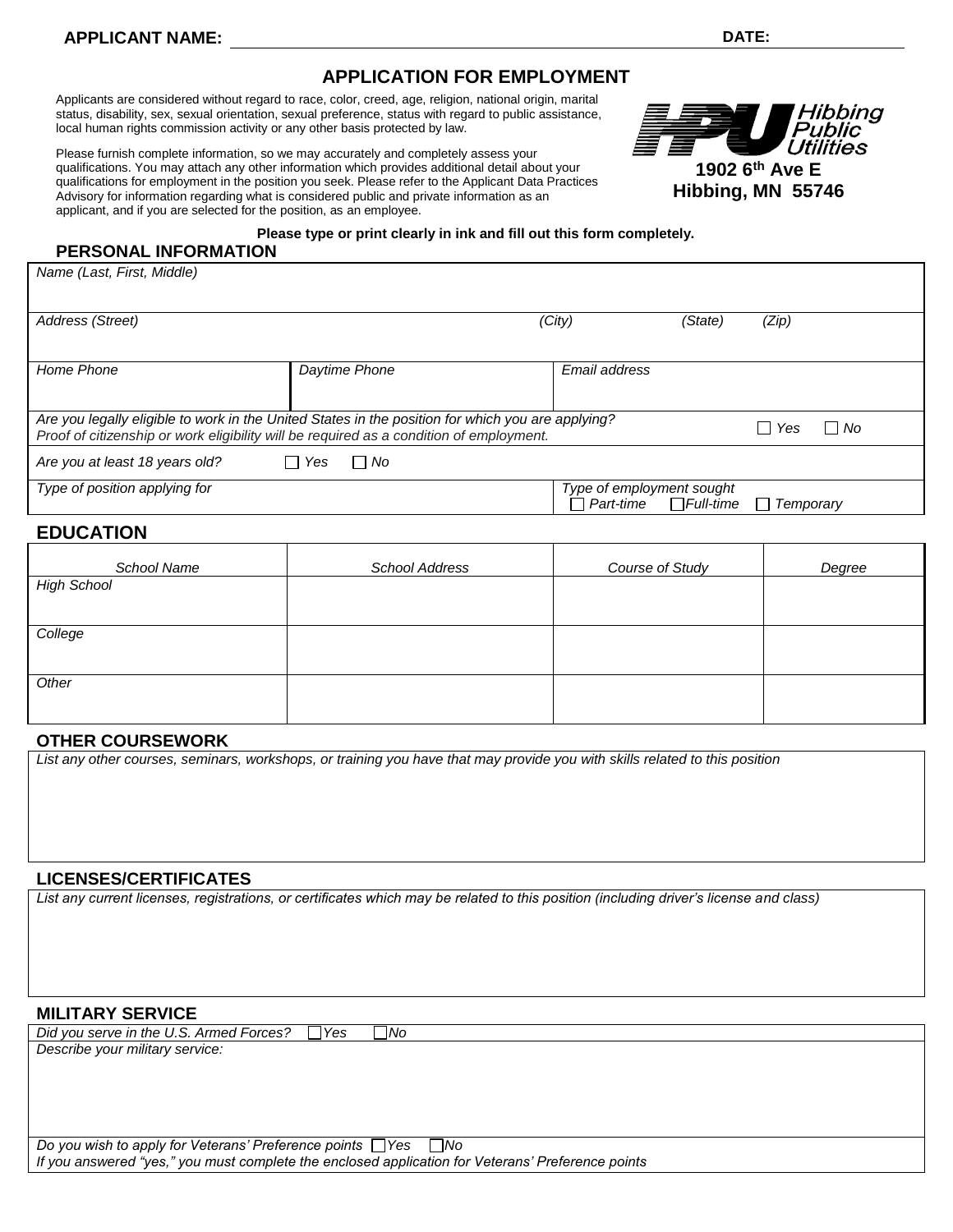# **APPLICANT NAME:**

### **EMPLOYMENT EXPERIENCE**

List present or most recent employer first. Please note "see resume" is not an acceptable response for any entries on this application. Resumes will only be considered in addition to, but not in lieu of, this application.

|                                          | If you have ever been employed by the Hibbing Public Utilities, be sure to include that position below. |                                                             |
|------------------------------------------|---------------------------------------------------------------------------------------------------------|-------------------------------------------------------------|
| Name of employer                         | Street Address, City, State, Zip Code                                                                   |                                                             |
| <b>Type of Business</b>                  | Your supervisor's name phone number                                                                     | May we contact this<br>employer?<br>$\Box$ Yes<br>∩ No      |
| Dates employed (mo./yr.)<br>To:<br>From: | Job Title                                                                                               | Part-Time<br>Full Time                                      |
| Reason for leaving                       |                                                                                                         |                                                             |
| Job duties/accomplishments               |                                                                                                         |                                                             |
| Name of employer                         | Street Address, City, State, Zip Code                                                                   |                                                             |
| <b>Type of Business</b>                  | Your supervisor's name and phone number                                                                 | May we contact this<br>employer?<br>$\Box$ Yes<br>$\Box$ No |
| Dates employed (mo./yr.)<br>From:<br>To: | Job Title                                                                                               | Part-Time<br><b>Full Time</b>                               |
| Reason for leaving                       |                                                                                                         |                                                             |
| Job duties/accomplishments               |                                                                                                         |                                                             |
| Name of employer                         | Street Address, City, State, Zip Code                                                                   |                                                             |
| <b>Type of Business</b>                  | Your supervisor's name and phone number                                                                 | May we contact this<br>employer?<br>$\Box$ Yes<br>□ No      |
| Dates employed (mo./yr.)                 | Job Title                                                                                               | Part-Time                                                   |
| From:<br>To:<br>Reason for leaving       |                                                                                                         | Full Time                                                   |
| Job duties/accomplishments               |                                                                                                         |                                                             |
|                                          |                                                                                                         |                                                             |
|                                          | If you wish to provide references, attach a separate sheet or include them on your resume.              |                                                             |

### **CERTIFICATION: READ BEFORE SIGNING**

I certify that the information I have provided in this document and the statements made by me are complete and true to the best of my knowledge; and I authorize investigation of all information I have provided. I understand that any false information, omissions, or misrepresentations of the facts I have presented may result in rejection of my application or, if I am employed, my discharge at any time during my employment regardless of when false answers or omissions are discovered.

I understand that this is not an employment contract. If I am offered employment, I agree to submit to legally permissible background screening, substance abuse testing, and/or physical examination. I understand that, if employment is offered, it will be contingent upon the results of my background check, substance abuse test, and/or physical examination and such results being considered satisfactory based upon the position/s for which I am applying. I understand that my information in this application may be shared with other Company employees for administrative purposes and hereby consent to such sharing.

All employment offers are conditioned upon the applicant passing a criminal background check. Convictions are not an automatic bar to employment. Each case is considered on its individual merits and the type of work sought. However, making false statements or withholding information will cause you to be barred from employment or removed from employment.

I authorize all persons, schools, companies, and law enforcement agencies to release any and all information regarding my background.

#### **Date Contract Applicant's Signature**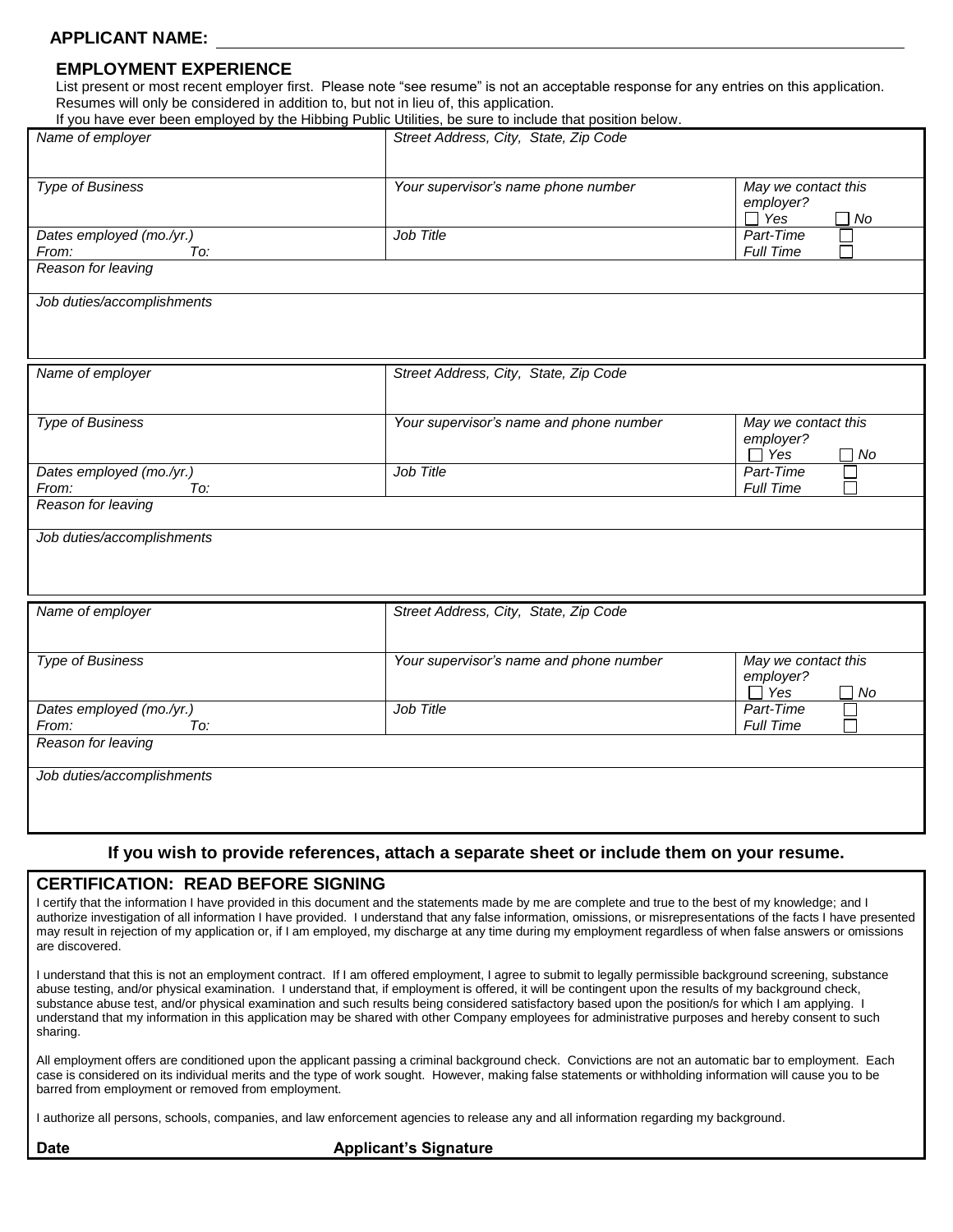# **Hibbing Public Utilities Commission Information for Job Applicants**

# Application Process

- Your application will be placed in the HPU application file for a period of one year from the date it is received.
- During this one-year period, your application will be reviewed as positions become available.
- If you wish for your application to remain in the file beyond the one-year period, you must contact the Hibbing Public Utilities to update your application.
- You may update your application as many times as you wish; however, you may wish to complete a new application periodically to reflect any new work or educational experience you have gained.

Submitting Your Completed Application Applications should be sent to: Stacie Loe Human Resources Hibbing Public Utilities Hibbing, MN 55746

# Updating Your Application or Questions:

Contact Stacie Loe, Human Resources Phone: 218-262-7725 Fax: 218-262-7756 email: Stacie.Loe@hpuc.com Office: Room 206, Hibbing Public Utilities Administration Building

Pre-employment Testing

All job offers at the HPU are conditional upon prospective employees passing a pre-employment physical (which includes drug testing) and a background check.

# Special Boilers License

This license is not a necessary requirement of employment with HPU, but applicants applying for positions on the Firing Line must have a Special Boiler License or the ability to obtain one in 60 days. If you are interested in obtaining a boiler license, please visit the Minnesota Department of Labor and Industry website at [http://www.doli.state.mn.us/ccld/BoilerLicensing.asp,](http://www.doli.state.mn.us/ccld/BoilerLicensing.asp) or call (651) 284-5544.

## Authorization to Work

Proof of citizenship or work eligibility will be required as a condition of employment.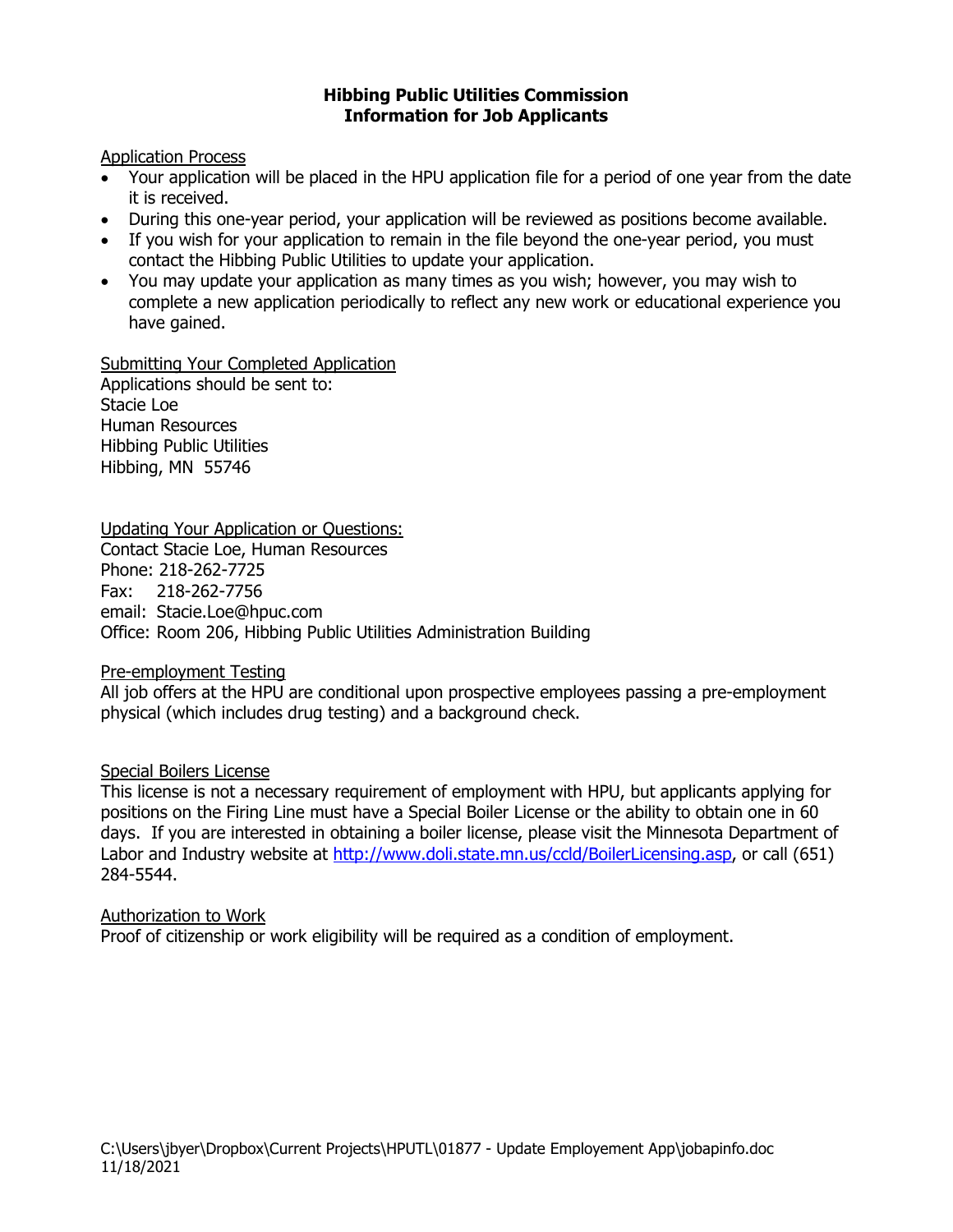# **Applicant Data Practices Advisory**

The Minnesota Government Data Practices Act (Minn. Stat. §§ 13.01 – 13.90) includes two sections affecting applicants seeking employment with the Hibbing Public Utilities. First, under "Rights of Subjects of Data" (Minn. Stat. § 13.04), when an applicant is asked to provide information about him/herself, the City must advise you of:

- The purpose and intended use of the data;
- Whether you may refuse or are legally required to supply the requested data;
- Any known consequences arising from your supplying or refusing to supply the data; and
- The identity of other persons or organizations authorized by State of Federal law to receive the data you provide.

Second under "Personnel Data" (Minn. Stat. §13.43) the following data on you as an applicant for employment by a public agency is automatically public:

- Your veteran's status;
- Your job history;
- Your education and training;
- Your relevant test scores;
- Your rank on our eligibility list; and
- Work availability.

As an applicant, your name is considered private until you are certified as eligible for appointment to a position or are considered by the appointing authority to be a finalist for a position in public employment.

If you are hired, the following additional data about you will be considered public information:

- Your name;
- Your employee identification number (which is not your Social Security number);
- Your actual gross salary, contract fees, salary range, and actual gross pension;
- The value and nature of employer paid benefits;
- The basis for and the amount of any added remuneration, including expense reimbursement, in addition to your salary;
- You job title, bargaining unit (if applicable) and job description;
- The dates of your first and last employment with us;
- The status of any written complaints or charges against you while you work for the Hibbing Public Utilities, regardless whether or not they have resulted in disciplinary action, the final disposition of any disciplinary action and supporting documentation;
- You work location and work telephone number;
- Your education and training background;
- Work-related continuing education;
- Honors and awards you have received;
- Payroll timesheets or other comparable data that are only used to account for your works time for payroll purposes: except to the extent that release of time sheet data would reveal employee's reasons for the use of sick or other medical leave or other non-public data;
- Your previous work experience;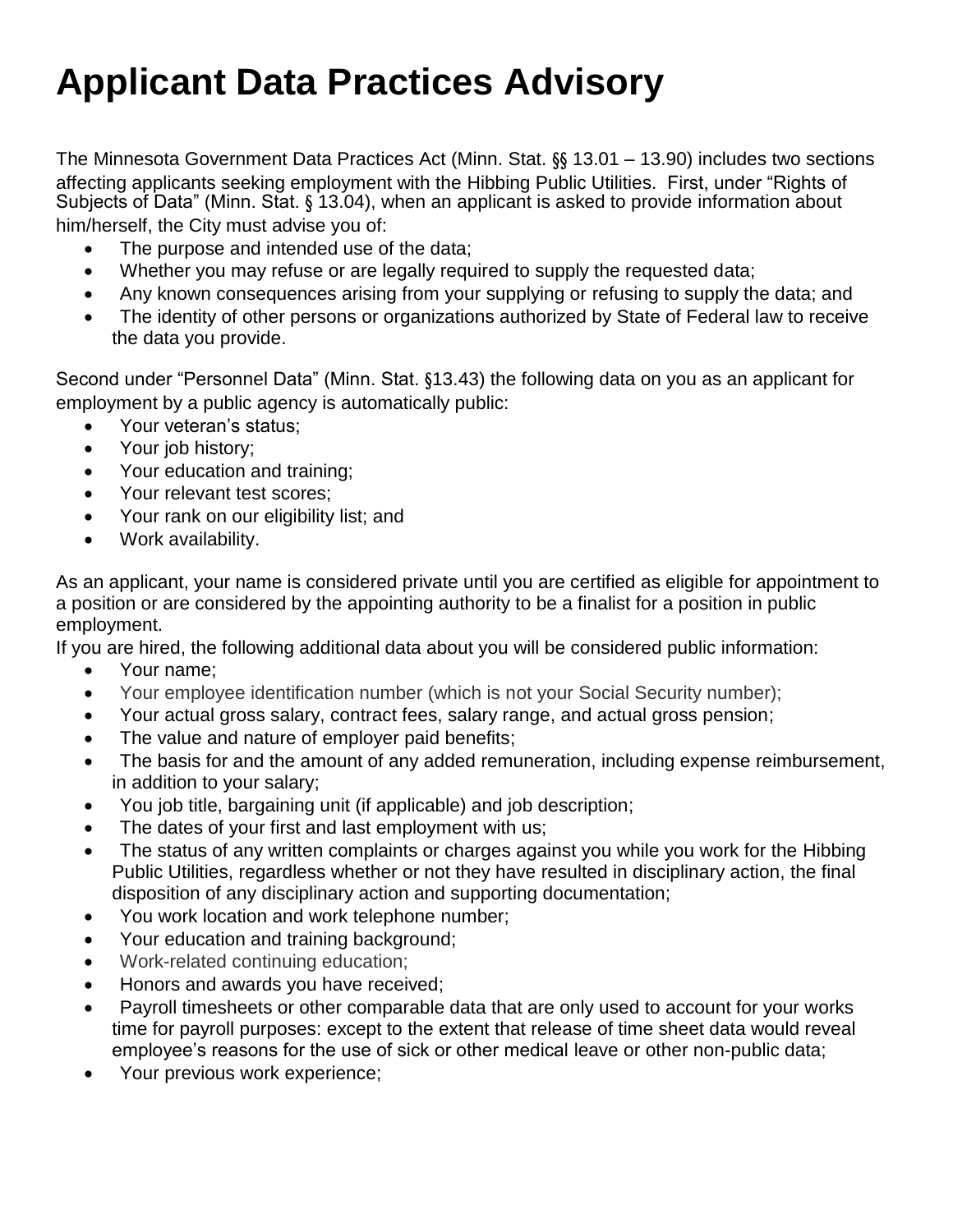# **Applicant Data Practices Advisory continued**

- The "complete" terms of any settlement agreement (including buyout agreements) except that the agreement must include the specific reasons if it involves the payment of more than \$10,000 of public money; and
- Your badge number. This data is private if the candidate is applying for or is hired for an undercover law enforcement position.

All data concerning you which is placed in your personnel file and which is not addressed in statute as public data (see above listing) is private data. This private data will be available to you and those members of city staff needing it to process city records. In addition, the following persons or organization are authorized by state and federal law to receive this data if they so request in certain circumstances:

- The Bureau of Census;
- Federal, State and County Auditors;
- The State Department of Public Welfare;
- The Department of Human Rights;
- Federal Officials investigating compliance of Affirmative Action and Equal Employment Opportunities;
- Labor organizations and the Bureau of Mediation Services;
- Data may also be made available through court order.

With the exception of the optional data requested, the data you provide is needed to identify you and you assist in determining your suitability for the position for which you are applying. Furnishing the optional data requested about you in voluntary.

**NOTICE REGARDING SOCIAL SECURITY NUMBER:** This information will be used for payroll taxes, insurance purposes, and retained in the employee's data record.

**NOTICE TO MINORS:** Minors from whom private data or confidential data is collected have the right to request that parental access to the private data be denied.

If you have any questions regarding your rights as a subject of data, please contact the Hibbing Public Utilities Human Resources Department at 218-262-7732, 1902 6th Ave E, Hibbing, MN 55746. **This information is subject to change consistent with subsequent amendments to the Minnesota Government Data Practices Act.**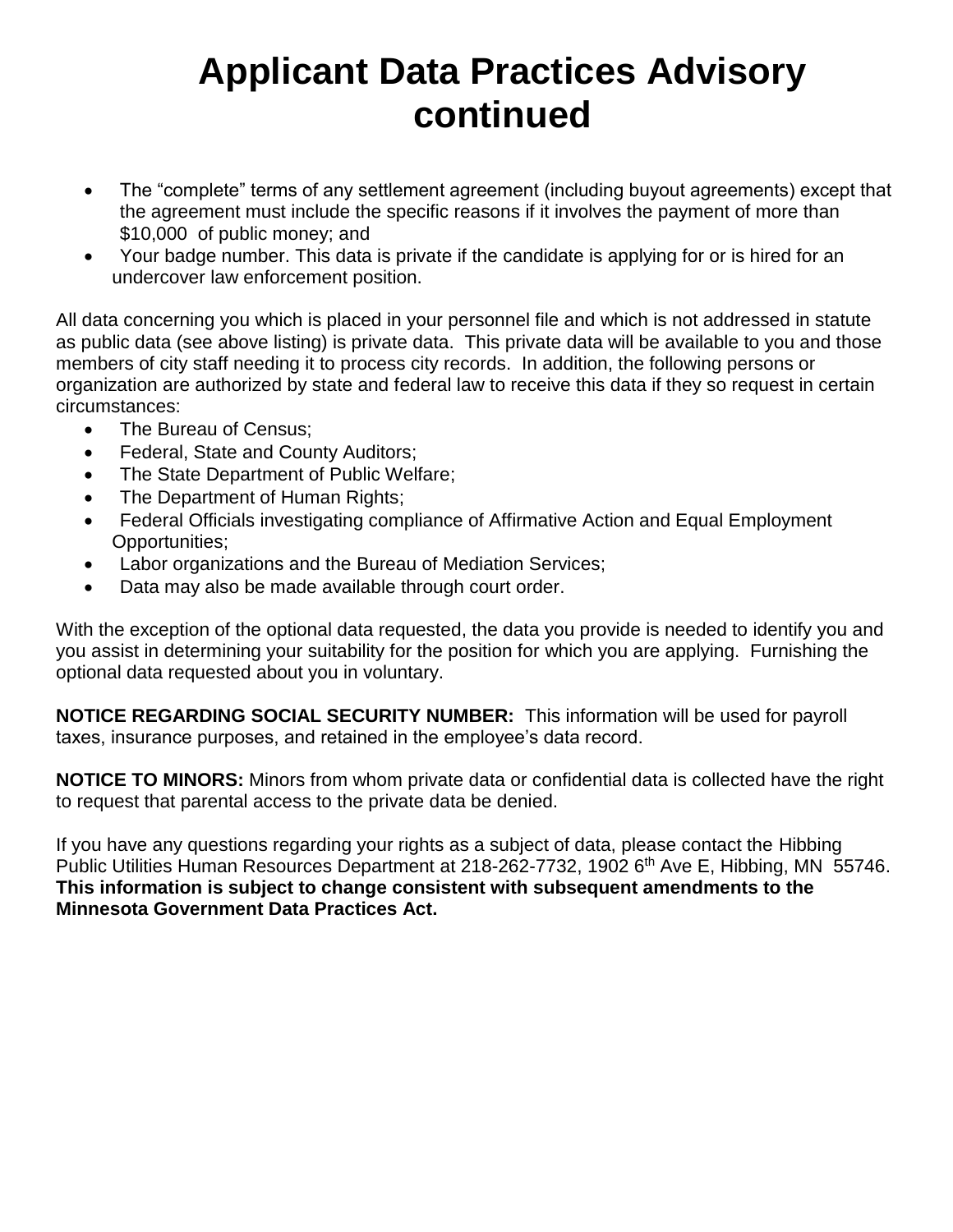# **VETERANS' PREFERENCE**

**COMPLETE THIS FORM ONLY IF YOU ARE CLAIMING VETERANS' PREFERENCE NOTE: COPY OF "MEMBER COPY 4" VETERAN'S DD214 MUST BE ATTACHED (Veteran is defined by Minn. Stat. § 197.447)**

**You must submit a PHOTOCOPY of your "Member Copy 4" of your DD214 or other military documents to substantiate the service information requested on the form. Claims not accompanied by proper documentation will not be processed. For assistance in obtaining a copy of your "member Copy 4" of your DD214, contact your County Veterans' Service Office.**

The Hibbing Public Utilities operates under a point preference system, which awards points to qualified veterans to supplement their application. Ten (10) points are granted to non-disabled veterans on open competitive examinations; Fifteen (15) points are awarded if the veteran has a service connected compensable disability as certified by the U.S. Department of Veterans Affairs (USDVA).

To qualify for preference for a **competitive exam**, you must have earned a passing score and been separated under honorable conditions from any branch of the armed forces of the United States after having served on active duty for 181 consecutive days, **or** by reason of disability incurred while serving on active duty, **or** after having served

the full period called **or** ordered for federal, active duty **and** be a United States citizen or resident alien. Veteran's preference may be used by the surviving spouse of a deceased veteran, who died on active duty or as a result of active duty, and by the spouse of a disabled veteran who is unable to qualify because of the disability.

To qualify for preference on a **promotional exam**, a veteran must have earned a passing exam score and received a USDVA active duty service connected disability rating of 50% or more. For a promotional exam, a qualified disabled veteran is entitled to be granted five ( 5) points. Disabled veterans eligible for such preference may use the five points preference only for the first promotion after securing employment with the Hibbing Public Utilities.

Claims must be made on the form below and submitted with your application by the application deadline of the position for which you are applying. If the "Member Copy 4" DD214 is submitted to our office separate from this sheet, please attach a note with it indicating the position for which you are applying and your present address.

| Name<br>(Last)   | (First) | (MI)    |       | Social Security Number | Position For Which You Applied          |
|------------------|---------|---------|-------|------------------------|-----------------------------------------|
|                  |         |         |       |                        | Closing Date:                           |
| Address (Street) | (City)  | (State) | (Zip) | <b>Phone Number</b>    | Are you a US Citizen or Resident Alien? |
|                  |         |         |       |                        | <b>YES</b><br><b>NO</b>                 |

### **VETERAN (10 points):**

("Member Copy 4" of DD214 or DD215 must be submitted to receive points) Honorably discharged veteran  $\Box$  Yes  $\Box$  No

### **DISABLED VETERAN (15 points):**

("Member Copy 4" of DD214 and USDVA letter of disability rating decision of 10% or more must be submitted to receive points) Percent of Disability: \_\_\_\_\_%

Have you ever been promoted within the City of  $\Box$  employment?  $\Box$  Yes  $\Box$  No

### **SPOUSE OF DECEASED VETERAN (10 points or 15 if the veteran was disabled at time of death):**

("Member Copy 4" of DD214 or DD215, photocopy of marriage certificate, spouse's death certificate and proof veteran died on or as a result of active duty must be submitted to receive points. You are ineligible to receive points if you have remarried or were divorced from the veteran.)

Date of Death: \_\_\_\_\_\_\_\_\_\_\_\_\_ Have you remarried

| ╭ | Yes. | No |
|---|------|----|
|   |      |    |

### **SPOUSE OF DISABLED VETERAN (15 points):**

("Member Copy 4" of DD214 or DD215 and USDVA letter of disability rating decision of 10% or more must be submitted to receive points.)

How does Veteran's disability prevent performance of a stated job "requirement?" Due to the veteran's service-connected disability the veteran is unable to qualify for this position because (be specific):

*AFFIDAVIT*: **I hereby claim Veterans' Preference points for this examination and swear/affirm that the information given is true, complete and correct to the best of my knowledge. I hereby acknowledge that I am responsible to obtain the required Veterans' Preference verification documents and submit them to the Hibbing Public Utilities by the required application deadline.**

Signature Date Date of the Date of the Date of the Date of the Date of the Date of the Date of the Date of the Date of the Date of the Date of the Date of the Date of the Date of the Date of the Date of the Date of the Dat

\_\_\_\_\_\_\_\_\_\_\_\_\_\_\_\_\_\_\_\_\_\_\_\_\_\_\_\_\_\_\_\_\_\_\_\_\_\_\_\_\_\_\_\_\_ \_\_\_\_\_\_\_\_\_\_\_\_\_\_\_\_\_\_\_\_\_\_\_\_\_\_\_